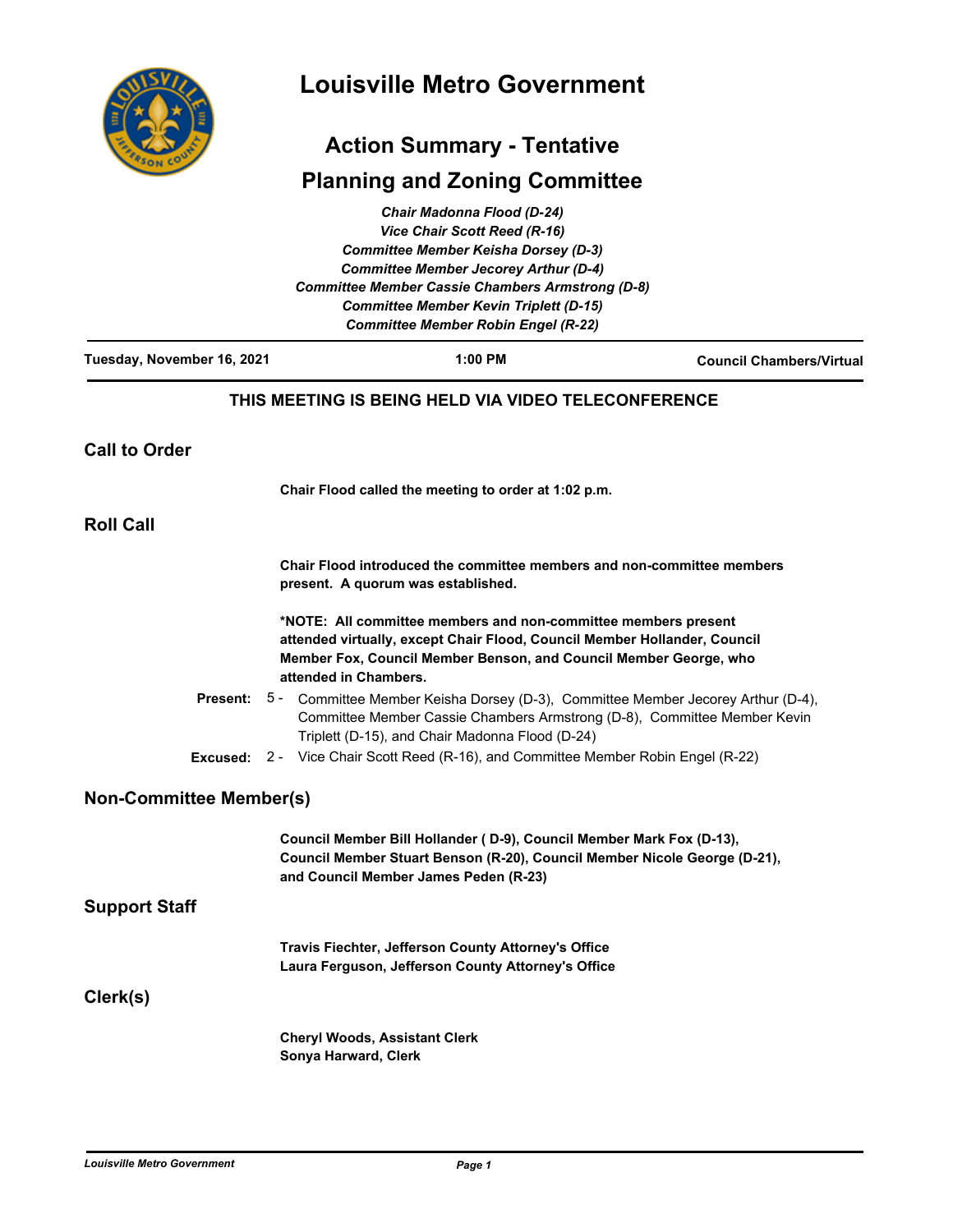## **Special Discussion**

#### **1.** [ID 21-1543](http://louisville.legistar.com/gateway.aspx?m=l&id=/matter.aspx?key=59037)

**Review of the Development Review Committee's approval of a Revised Detailed District Development Plan for Greyhound Bus Station located at 4826 Preston Highway (Case No. 21-DDP-0048).**

*Sponsors:*Primary Nicole George (D-21)

Attachments: 21-DDP-0048 DRC Applicant Presentation 2021.10.6.pdf

[2021.09.15 DRC Minutes.pdf](http://louisville.legistar.com/gateway.aspx?M=F&ID=492b218b-655c-4588-8be5-3112db8753c3.pdf)

[2021.09.01 DRC Minutes.pdf](http://louisville.legistar.com/gateway.aspx?M=F&ID=56b42513-1bc2-4e4b-aace-0e8438a40d00.pdf)

[2021.10.06 DRC Minutes.pdf](http://louisville.legistar.com/gateway.aspx?M=F&ID=06375996-9e32-48dc-b938-9babaa791cd8.pdf)

[21-DDP-0048.pdf](http://louisville.legistar.com/gateway.aspx?M=F&ID=7373e2d0-c5ad-4121-b880-69dc6e9a7d8b.pdf)

[21-DDP-0048\\_DRC Staff Report\\_090121.pdf](http://louisville.legistar.com/gateway.aspx?M=F&ID=c7e9ae72-c194-4694-98f7-76aefe395790.pdf)

[100621 DRC Minutes\\_21-DDP-0048 only \(002\).pdf](http://louisville.legistar.com/gateway.aspx?M=F&ID=c4c025e8-53df-42dc-9818-d9c3066da8cd.pdf)

[21-DDP-0048\\_stamped plan.pdf](http://louisville.legistar.com/gateway.aspx?M=F&ID=ab440913-c92e-4f37-972d-d0035285ae38.pdf)

[21-STRCLOSURE-0026\\_Plat..pdf](http://louisville.legistar.com/gateway.aspx?M=F&ID=7813e649-aec7-4b94-8d8b-94a24fd82cb5.pdf)

[09152021 DRC Minutes\\_21-DDP-0048 only.pdf](http://louisville.legistar.com/gateway.aspx?M=F&ID=363ca9af-a54a-4a9f-ab08-6ea13212927d.pdf)

[Applicant Letter of Explanation.pdf](http://louisville.legistar.com/gateway.aspx?M=F&ID=f5dd1567-4d22-4404-9c75-a29fcdcc859c.pdf)

[Lynnview Concerns September 15 2021.pdf](http://louisville.legistar.com/gateway.aspx?M=F&ID=13795926-9aa1-4f9b-ba9d-1536ed6d4608.pdf)

[Revised BUS TURNING EXHIBIT-EASTBOUND ON MEADOW](http://louisville.legistar.com/gateway.aspx?M=F&ID=a755e9ab-0c60-4253-b1c5-ecdd8df9773e.pdf)  AVE.pdf [Revised BUS TURNING EXHIBIT-WESTBOUND ON MEADOW](http://louisville.legistar.com/gateway.aspx?M=F&ID=f6fe1fb5-f591-4466-9ca1-37cdf6945281.pdf)  AVE.pdf [Route Exhibit\\_092821.pdf](http://louisville.legistar.com/gateway.aspx?M=F&ID=c0293bb7-63cb-497c-95d9-96a09f4a2308.pdf)

**Brian Davis, Planning and Design Services, gave a presentation on the Planning Commission's recommendation.** 

**The following spoke to this item:**

- **Chair Flood**
- **Brian Davis**
- **Joe Reverman, Planning and Design Services**
- **Council Member George**
- **Committee Member Triplett**
- **Travis Fiechter, Jefferson County Attorney's Office**
- **Committee Member Dorsey**
- **Council Member Peden**

**The following was discussed:**

- **Questions and concerns about whether there would be full-time staff on site -**
- **-There will be a ticket agent, a baggage person and a security monitor**
- **Questions and concerns about whether there would be enough room for**
- **more than one bus on the site at a time**
- **Question about whether this would be a bus depot or a bus stop**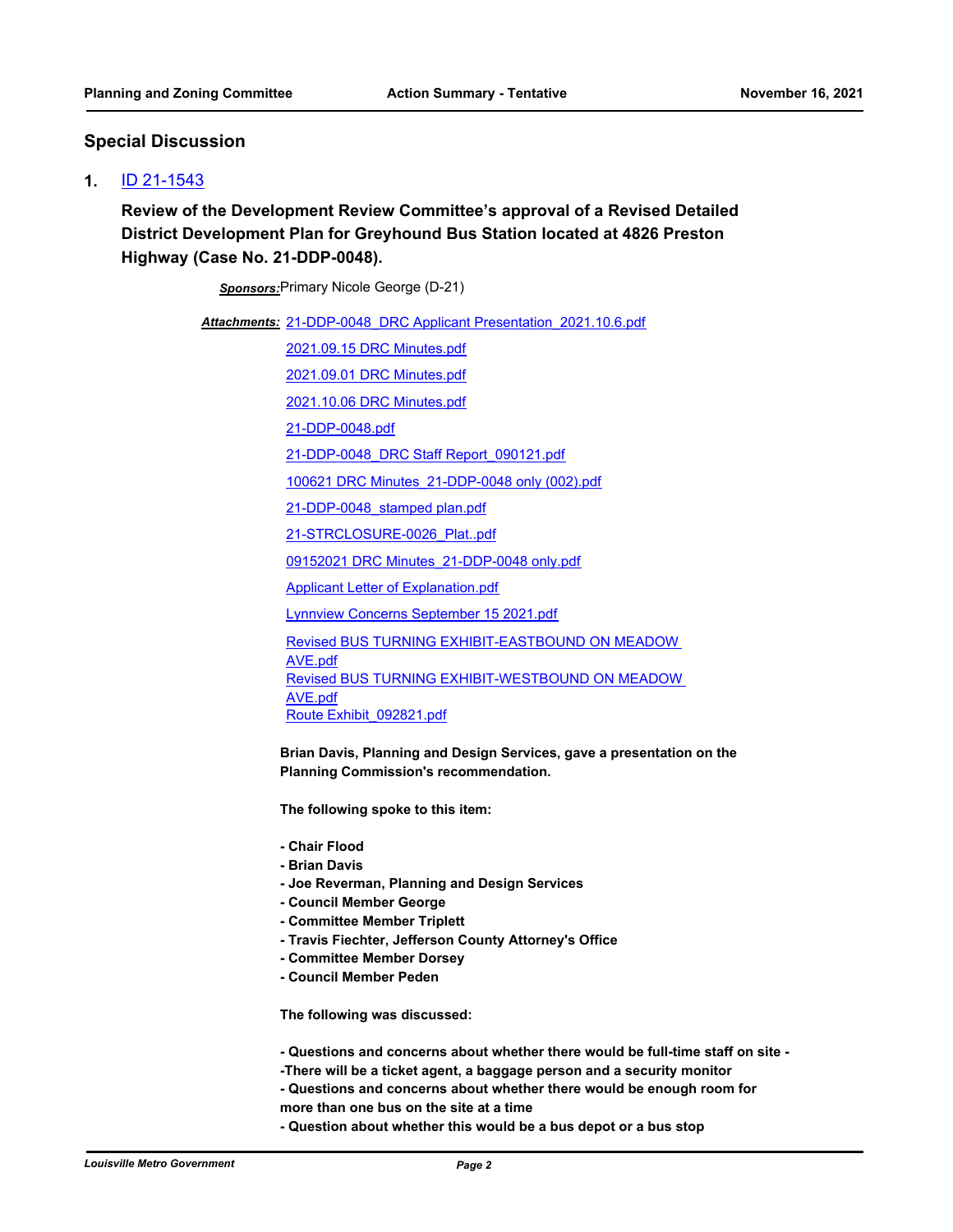**- Question about whether this site would be an addition to the downtown terminal**

- **Question about whether there would be an indoor waiting area**
- **The waiting area would be open depending on the bus schedule for the day**
- **Questions and concerns about putting up signs and signals out the location**
- **Question about whether improvements will be made for the curves at Preston Highway and Meadow Lane**
- **Question about whether improvements will be made to the structure**

**- Questions and concerns about signs that say "Limited Turns" or "Restricted Turns"**

**- Concerns about the safety of Meadow Lane because it is a narrow road with limited roadway for buses exiting it to Preston Highway**

**- Question and concerns about the Preston Highway Master Plan and the urgency to move forward with this item**

- **Question about whether the public showed up to voice opinions and**
- **concerns -- No one attended the meetings to express concerns**
- **Questions and concerns about the parking area for pick up and drop off of passengers**

**- There will be four parking spaces for drop off or pick up of passengers and three parking spaces for employees**

#### **Pending Legislation**

**2.** [R-145-21](http://louisville.legistar.com/gateway.aspx?m=l&id=/matter.aspx?key=58954)

## **A RESOLUTION WITHDRAWING A PREVIOUS REQUEST THAT THE PLANNING COMMISSION REVIEW THE TYLER TOWN CENTER PLANNED DEVELOPMENT DISTRICT WITH REGARD TO LIMITED USE CATEGORY 2.**

*Sponsors:*Primary Stuart Benson (R-20)

#### Attachments: R-145-21 Withdrawing Review of Tyler Town Center Planned Dev District.pdf

**A motion was made by Committee Member Triplett, seconded by Committee Member Dorsey, that this Resolution be recommended for approval.**

**Council Member Benson spoke in support of this item.**

**The motion to recommend for approval carried by a voice vote and the Resolution was sent to the Consent Calendar.**

#### **3.** [O-574-21](http://louisville.legistar.com/gateway.aspx?m=l&id=/matter.aspx?key=58956)

**AN ORDINANCE LIFTING THE TEMPORARY MORATORIUM ON REZONING, CONDITIONAL USE PERMITS AND PLAN CERTAIN, CATEGORY 2B AND 3 DEVELOPMENT PLAN APPLICATIONS PROPOSING LIMITED USE CATEGORY 2 IN AREA IIC OF THE TYLER TOWN CENTER PLANNED DEVELOPMENT DISTRICT.**

*Sponsors:*Primary Stuart Benson (R-20)

Attachments: O-574-21 V.1 111121 Lifting Temporary Moratorium Area IIC Tyler Town PDD.pdf

> **A motion was made by Committee Member Triplett, seconded by Chair Flood, that this Ordinance be recommended for approval.**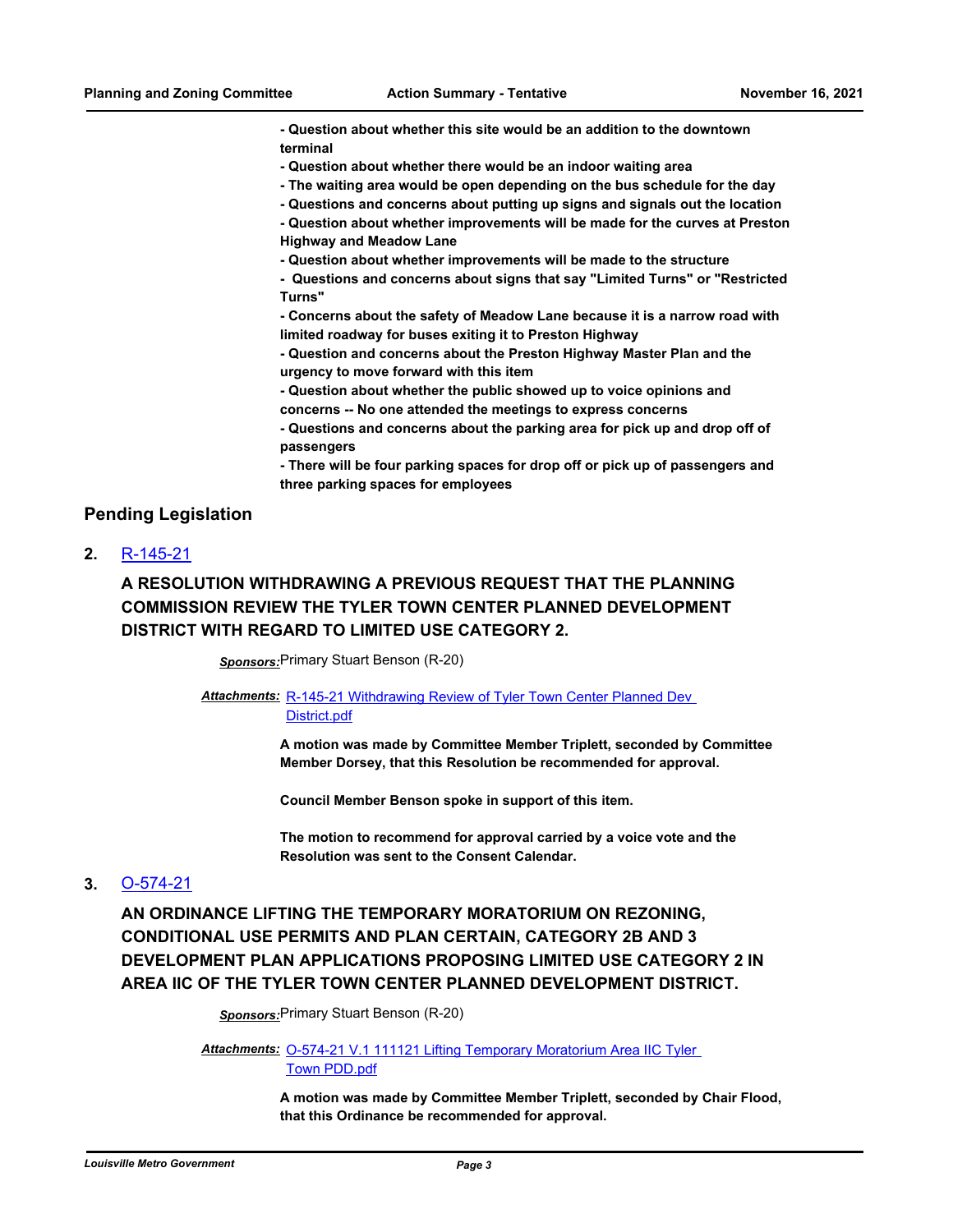**The following spoke to this item:**

- **Council Member Benson**
- **Committee Member Dorsey**
- **Chair Flood**
- **Laura Ferguson, Jefferson County Attorney's Office**

**The following was discussed:**

**- Question about whether lifting the moratorium** 

**- The moratorium that was in place was temporary and was only going to last for six months while the Planning Commission review the issues**

**The motion carried by the following vote and the Ordinance was sent to the Consent Calendar:**

**Yes:** 5 - Dorsey, Arthur, Chambers Armstrong, Triplett, and Flood

**Excused:** 2 - Reed, and Engel

**4.** [O-582-21](http://louisville.legistar.com/gateway.aspx?m=l&id=/matter.aspx?key=59002)

**AN ORDINANCE RELATING TO THE CLOSURE OF AN UNNAMED ALLEY ADJACENT TO 325 SOUTH EWING AVENUE AND 302, 304 AND 308 SOUTH PETERSON AVENUE CONTAINING APPROXIMATELY 1,980 SQUARE FEET AND BEING IN LOUISVILLE METRO (CASE NO. 21STRCLOSURE0021).**

*Sponsors:*Primary Madonna Flood (D-24)

Attachments: O-582-21 V.1 111121 21STRCLOSURE0021 Closure of an Unnamed

Alley Adjacent to 325 S. Ewing Ave and 302, 304 and 308 S Peterson

Ave.pdf [21-STRCLOSURE-0021.pdf](http://louisville.legistar.com/gateway.aspx?M=F&ID=29c48f60-a031-4c9a-9d0e-efe6df8e6fbd.pdf)

[21-STRCLOSURE-0021\\_PC & LDT Minutes.pdf](http://louisville.legistar.com/gateway.aspx?M=F&ID=3cc00bb0-a86b-405d-94f7-a1087e97b7cf.pdf)

[21-STRCLOSURE-0021\\_staff rpts.pdf](http://louisville.legistar.com/gateway.aspx?M=F&ID=7d299db5-a856-488a-a124-0bd74ea191d3.pdf)

[21-STRCLOSURE-0021\\_legal desc.pdf](http://louisville.legistar.com/gateway.aspx?M=F&ID=4dc3b1f0-bdfe-472e-9cf2-3978ef1b4198.pdf)

[21-STRCLOSURE-0021\\_Plat.pdf](http://louisville.legistar.com/gateway.aspx?M=F&ID=86308525-dbe6-49a8-8e7d-19fb012b3be3.pdf)

**A motion was made by Committee Member Triplett, seconded by Committee Member Dorsey, that this Ordinance be recommended for approval.** 

**Brian Davis, Planning and Design Services, gave a presentation on the Planning Commission's recommendation.** 

**Council Member Hollander spoke in favor of the closure of the alley.**

**The motion carried by the following vote and the Ordinance was sent to the Consent Calendar:**

**Yes:** 5 - Dorsey, Arthur, Chambers Armstrong, Triplett, and Flood

**Excused:** 2 - Reed, and Engel

**5.** [O-583-21](http://louisville.legistar.com/gateway.aspx?m=l&id=/matter.aspx?key=59003)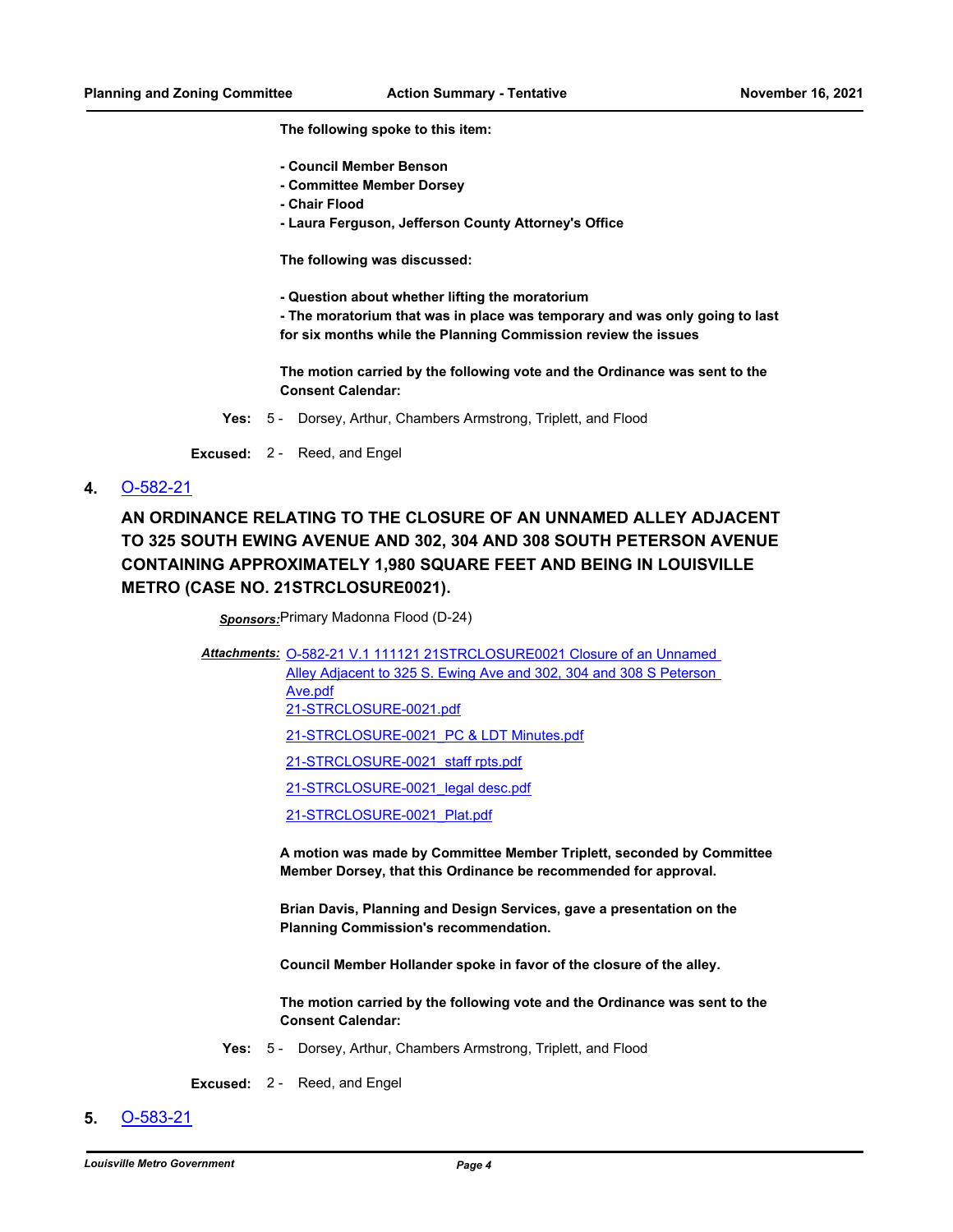## **AN ORDINANCE RELATING TO THE CLOSURE OF UNNAMED ALLEYS ADJACENT TO 207 WEST BROADWAY, 642, 650, 652, 654, 656 AND 658 SOUTH SECOND STREET AND 659 SOUTH THIRD STREET CONTAINING APPROXIMATELY 5,713.1 SQUARE FEET AND BEING IN LOUISVILLE METRO (CASE NO. 21STRCLOSURE0023).**

*Sponsors:*Primary Madonna Flood (D-24)

Attachments: 0-583-21 21 V.1 111121 STRCLOSURE0023 Closure of Unnamed [Alleys Adjacent to 207 W Broadway and 642, 650, 652, 654, 656 and](http://louisville.legistar.com/gateway.aspx?M=F&ID=7e1202c9-d8d8-4434-b6f9-0a445f76b9f0.pdf)  658 S 2nd Street and 659 S 3rd Street.pdf [21-STRCLOSURE-0023.pdf](http://louisville.legistar.com/gateway.aspx?M=F&ID=537560f7-8ef4-461b-b0d4-67003a2d0c94.pdf) [21-STRCLOSURE-0023\\_PC & LDT Minutes.pdf](http://louisville.legistar.com/gateway.aspx?M=F&ID=8221695b-13c8-4fb4-9d3d-a863d63058cf.pdf)

[21-STRCLOSURE-0023\\_Plat & legal desc.pdf](http://louisville.legistar.com/gateway.aspx?M=F&ID=18d74232-ef1f-440f-af80-4b1b072d8c41.pdf)

[21-STRCLOSURE-0023\\_staff rpts.pdf](http://louisville.legistar.com/gateway.aspx?M=F&ID=c85a0f04-e0bc-4208-ac90-2fc0d5af9c65.pdf)

**A motion was made by Committee Member Triplett, seconded by Committee Member Dorsey, that this Ordinance be recommended for approval.** 

**Brian Davis, Planning and Design Services, gave a presentation on the Planning Commission's recommendation.** 

**Committee Member Arthur spoke in favor to the closure of the alley.**

**Chair Flood stated that the closure would improve the traffic flow in the area.**

**The motion carried by the following vote and the Ordinance was sent to the Consent Calendar:**

- **Yes:** 5 Dorsey, Arthur, Chambers Armstrong, Triplett, and Flood
- **Excused:** 2 Reed, and Engel

#### **6.** [O-584-21](http://louisville.legistar.com/gateway.aspx?m=l&id=/matter.aspx?key=59004)

# **AN ORDINANCE RELATING TO THE CLOSURE OF WAYNE STREET BETWEEN WOOD STREET AND INTERSTATE 71 CONTAINING APPROXIMATELY 8,136 SQUARE FEET AND BEING IN LOUISVILLE METRO (CASE NO. 21STRCLOSURE0026).**

*Sponsors:*Primary Madonna Flood (D-24)

Attachments: O-584-21 V.1 111121 21STRCLOSURE0026 Closure of Wayne Street Between Wood Street and Interstate 71.pdf [21-STRCLOSURE-0026.pdf](http://louisville.legistar.com/gateway.aspx?M=F&ID=f5b19162-fa0c-42a4-bc91-34b83bd21542.pdf) [21-STRCLOSURE-0026\\_PC & LDT Minutes.pdf](http://louisville.legistar.com/gateway.aspx?M=F&ID=893d29ad-f83f-4ed0-a6ec-dead5b663f68.pdf) [21-STRCLOSURE-0026\\_staff rpt.pdf](http://louisville.legistar.com/gateway.aspx?M=F&ID=238f556c-cc5d-41d6-876f-dea14afe39d0.pdf) [21-STRCLOSURE-0026\\_legal desc.pdf](http://louisville.legistar.com/gateway.aspx?M=F&ID=3bc7c14d-e55a-4d7a-8ea6-9daf60bfe40f.pdf) [21-STRCLOSURE-0026\\_Plat.pdf](http://louisville.legistar.com/gateway.aspx?M=F&ID=ea8be711-3770-4917-a6f7-5acde4096901.pdf)

> **A motion was made by Committee Member Triplett, seconded by Chair Flood, that this Ordinance be recommended for approval.**

**Brian Davis, Planning and Design Services, gave a presentation on the**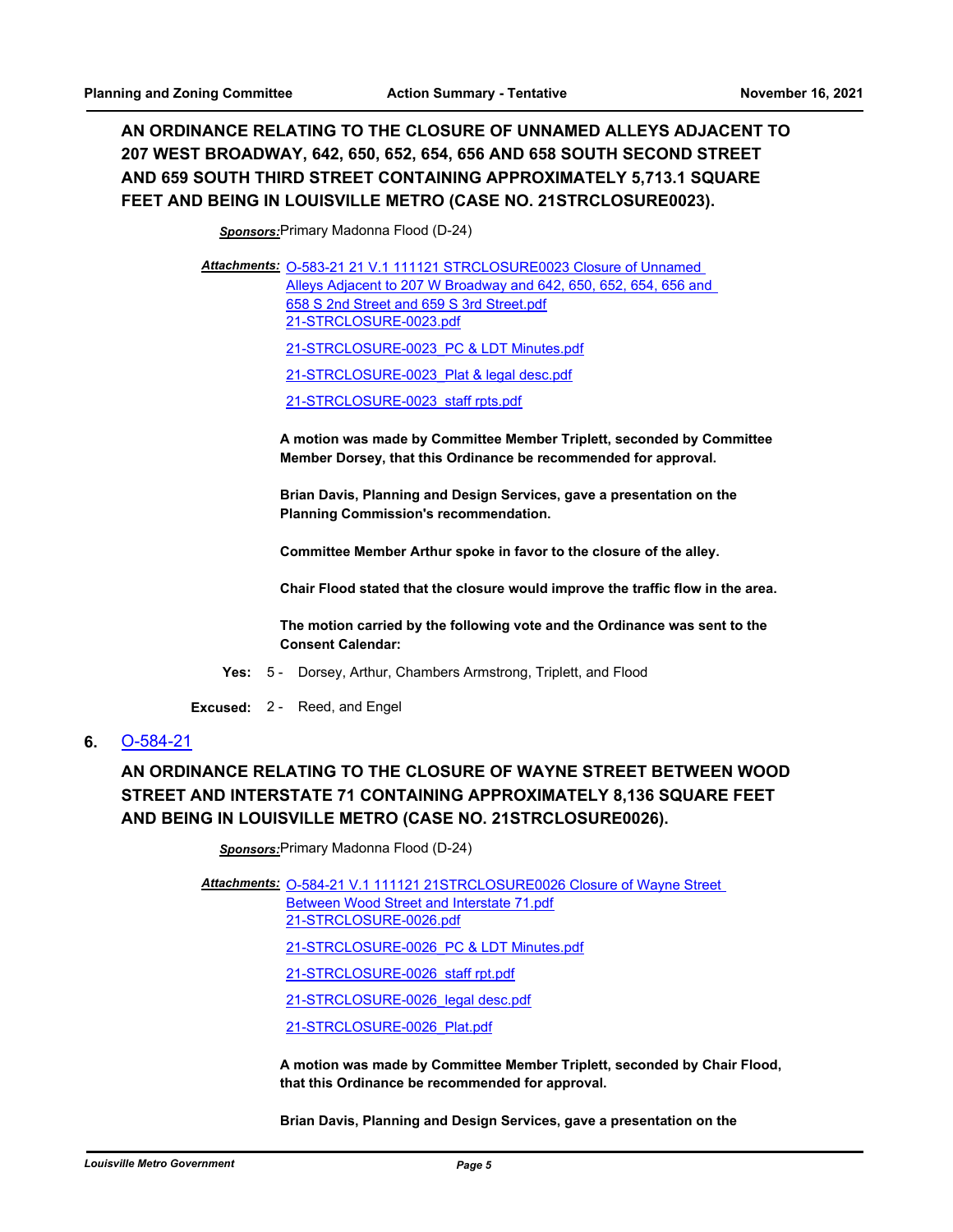**Planning Commission's recommendation.** 

**Council Member Hollander spoke in favor of the road closure.** 

**The motion carried by the following vote and the Ordinance was sent to the Consent Calendar:**

- **Yes:** 5 Dorsey, Arthur, Chambers Armstrong, Triplett, and Flood
- **Excused:** 2 Reed, and Engel

### **7.** [O-585-21](http://louisville.legistar.com/gateway.aspx?m=l&id=/matter.aspx?key=59005)

## **AN ORDINANCE RELATING TO THE ZONING OF PROPERTY LOCATED AT 6212 SHEPHERDSVILLE ROAD CONTAINING APPROXIMATELY 3.5 ACRES AND BEING IN LOUISVILLE METRO (CASE NO. 21ZONE0072).**

*Sponsors:*Primary Madonna Flood (D-24)

Attachments: [O-585-21 V.1 111121 Zoning at 6212 Shepherdsville Road.pdf](http://louisville.legistar.com/gateway.aspx?M=F&ID=8ec8817d-b979-4102-a7af-ccbfede95c9c.pdf)

[21-ZONE-0072.pdf](http://louisville.legistar.com/gateway.aspx?M=F&ID=0d3f1a68-6c81-4862-87ce-a7a185317a40.pdf) [21-ZONE-0072\\_PC min\\_10.21.21.pdf](http://louisville.legistar.com/gateway.aspx?M=F&ID=bbf02bfe-3d51-48b9-be90-779188fabefd.pdf)

[21-ZONE-0072\\_LDT min\\_09.23.21.pdf](http://louisville.legistar.com/gateway.aspx?M=F&ID=2ed012bf-0dfb-4156-b0a7-314b665f269a.pdf)

[21-ZONE-0072\\_staff rpts.pdf](http://louisville.legistar.com/gateway.aspx?M=F&ID=52f8d8b5-1846-4fa8-bce1-1ca98cec401a.pdf)

[21-ZONE-0072\\_legal desc.pdf](http://louisville.legistar.com/gateway.aspx?M=F&ID=6676af7d-a9d2-4b5c-b748-2ec3894e6759.pdf)

[21-ZONE-0072\\_Appl Justification Stmt.pdf](http://louisville.legistar.com/gateway.aspx?M=F&ID=1b07e7e3-f469-46cc-a05a-c7af5bb5c964.pdf)

[21-ZONE-0072\\_Applicant Pres\\_10.21.21.pdf](http://louisville.legistar.com/gateway.aspx?M=F&ID=04162199-a4a6-490d-8397-6ec5a1d2fd80.pdf)

[21-ZONE-0072\\_Parking Study.pdf](http://louisville.legistar.com/gateway.aspx?M=F&ID=ebf35cc6-c4ee-428e-b3f7-19e752b34a94.pdf)

[21-ZONE-0072\\_Plan\\_081621.pdf](http://louisville.legistar.com/gateway.aspx?M=F&ID=1a2bac60-28fa-4a07-975b-978a4c0e623f.pdf)

**A motion was made by Committee Member Triplett, seconded by Committee Member Arthur, that this Ordinance be recommended for approval.**

**Brian Davis, Planning and Design Services, gave a presentation on the Planning Commission's recommendation.** 

**Chair Flood questioned whether a Taco Bell would be the restaurant that would be going into this location, she also stated this is located in District 1 and that she spoke to Council Member Barbara Shankilin who is in support of this item.**

 **The motion carried by the following vote and the Ordinance was sent to Old Business:**

**Yes:** 5 - Dorsey, Arthur, Chambers Armstrong, Triplett, and Flood

**Excused:** 2 - Reed, and Engel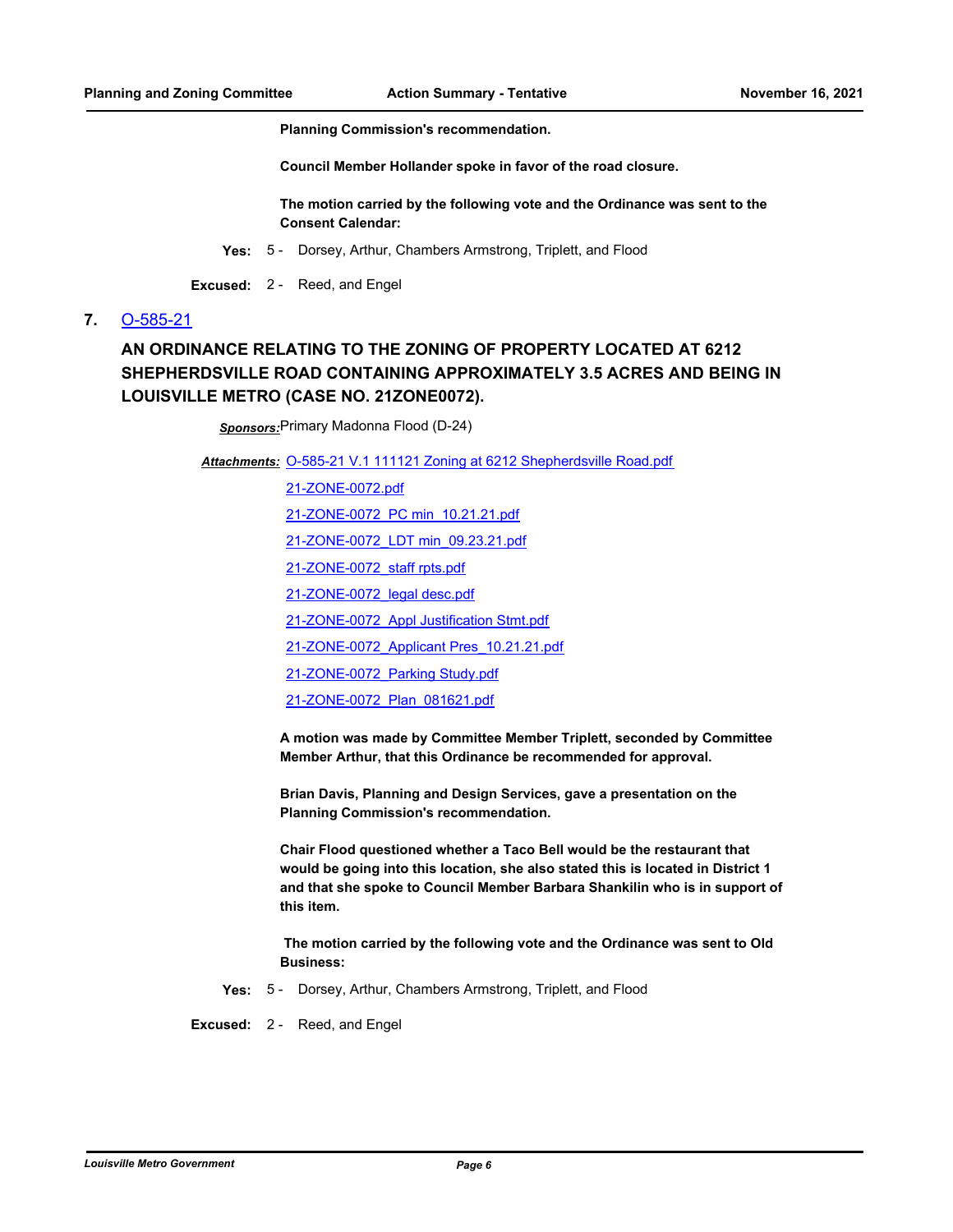### **8.** [O-587-21](http://louisville.legistar.com/gateway.aspx?m=l&id=/matter.aspx?key=59008)

## **AN ORDINANCE RELATING TO THE ZONING OF PROPERTY LOCATED AT 6806 APPLEGATE LANE CONTAINING APPROXIMATELY 5.4 ACRES AND BEING IN LOUISVILLE METRO (CASE NO. 21ZONE0018)(AS AMENDED).**

*Sponsors:*Primary Madonna Flood (D-24)

Attachments: [O-587-21 V.2 CAM 111621 Zoning at 6806 Applegate Lane.pdf](http://louisville.legistar.com/gateway.aspx?M=F&ID=a9a3d7c9-2248-40ef-a347-f192487fc151.pdf) [O-587-21 V.1 111121 Zoning at 6806 Applegate Lane.pdf](http://louisville.legistar.com/gateway.aspx?M=F&ID=ae519594-df94-48ac-9f04-822b2bd72288.pdf) [21-ZONE-0018.pdf](http://louisville.legistar.com/gateway.aspx?M=F&ID=29b7ec63-c1a5-41d7-bc55-84ed425a9a5c.pdf) [21-ZONE-0018\\_PC Min\\_10.21.21.pdf](http://louisville.legistar.com/gateway.aspx?M=F&ID=9a8f765c-f725-4b18-9aed-d06a00c144cb.pdf) [21-ZONE-0018\\_LDT Min\\_09.23.21.pdf](http://louisville.legistar.com/gateway.aspx?M=F&ID=7c10625c-9a76-4f20-8b00-6c5f428b9903.pdf) [21-ZONE-0018\\_staff rpts.pdf](http://louisville.legistar.com/gateway.aspx?M=F&ID=8966f889-da44-46d3-94ff-8652d8f63feb.pdf) [21-ZONE-0018\\_legal desc.pdf](http://louisville.legistar.com/gateway.aspx?M=F&ID=60f3e4c4-8147-4b30-8690-01fa4dc1370c.pdf) [21-ZONE-0018\\_Appl booklet.pdf](http://louisville.legistar.com/gateway.aspx?M=F&ID=7f1350de-4ffb-4e47-b545-1c4ac79c57e7.pdf) [21-ZONE-0018\\_Appl justification stmt.pdf](http://louisville.legistar.com/gateway.aspx?M=F&ID=5d4c7737-3a6e-406a-8fa4-8828bf8d0c18.pdf) [21-ZONE-0018\\_citizen comments 1.pdf](http://louisville.legistar.com/gateway.aspx?M=F&ID=c17df241-249f-414d-9069-9bb82edd20ad.pdf) [21-ZONE-0018\\_citizen comments 2.pdf](http://louisville.legistar.com/gateway.aspx?M=F&ID=07a95412-99d6-4475-8039-746e3393e0a8.pdf) [21-ZONE-0018\\_Plan\\_101321.pdf](http://louisville.legistar.com/gateway.aspx?M=F&ID=150a7c33-f212-4e6b-be57-aff413003365.pdf)

> **A motion was made by Committee Member Triplett, seconded by Chair Flood, that this Ordinance be recommended for approval.**

**Brian Davis, Planning and Design Services, gave a presentation on the Planning Commission's recommendation.** 

**The following spoke to this item:**

- **Council Member Peden**
- **Joe Reverman, Planning and Design Services**
- **Chair Flood**

**The following was discussed:**

- **Question about whether the bridge on Applegate Lane will be widened**
- **Question about whether there is a sidewalk on Rochelle Lane**

**- Questions and concerns about the locations of the parking pads that will be on the lots**

- **The neighborhood requested that the fronts of the houses face Rochelle Lane**
- **Question about whether to add binding elements stating that there would be no parking on Rochelle Lane**

**- Public Works would have to decide whether on-street parking will be allowed**

**- Question about whether the park will have open access to the public** 

**A motion was made by Chair Flood, seconded by Committee Member Dorsey, that this Ordinance be amended as shown in the attached document titled "O-587-21 V.2 CAM 111621 Zoning at 6806 Applegate Lane.pdf" regarding homeowners' association funds.**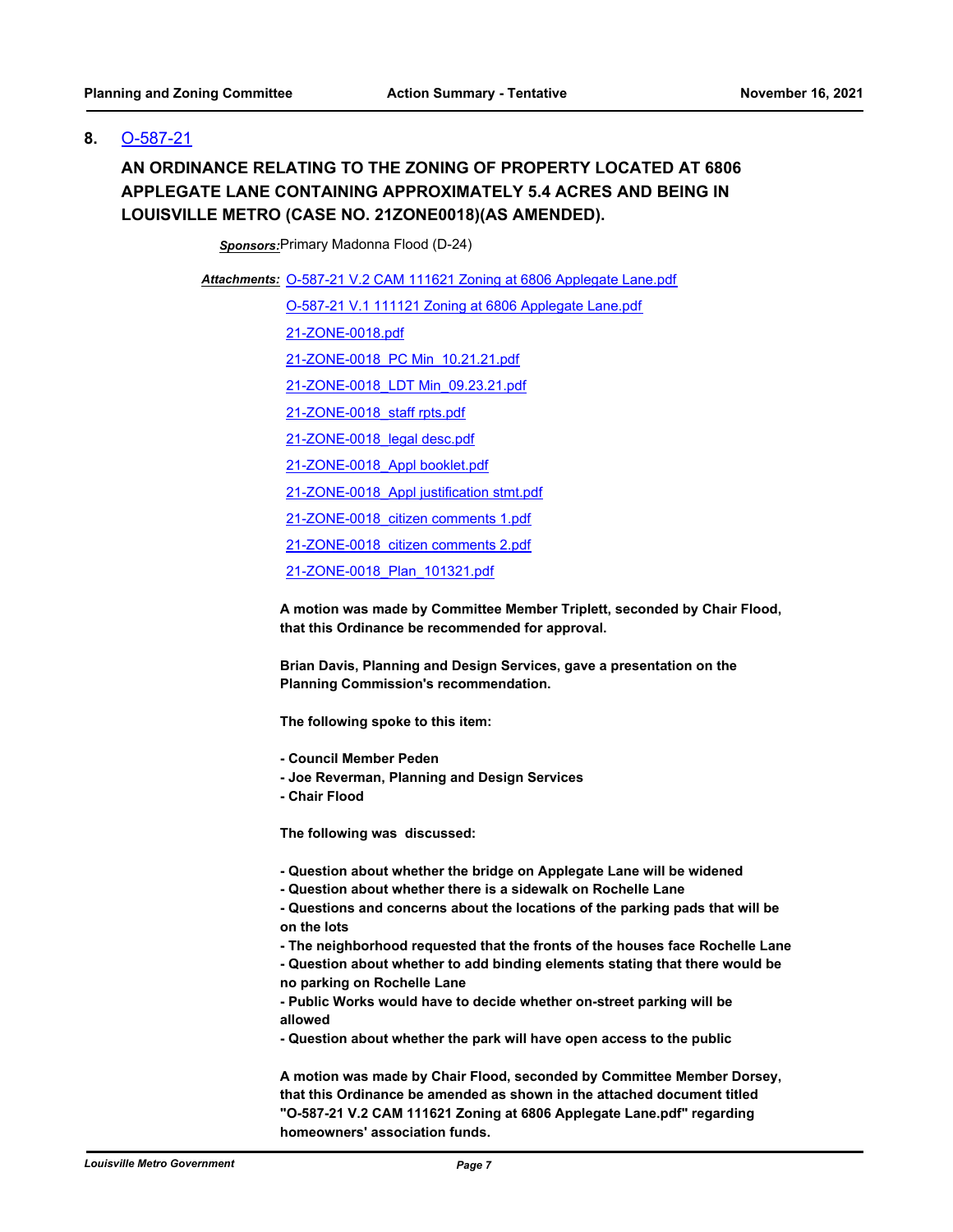**The motion to amend carried by a voice vote.**

**A motion was made by Chair Flood, seconded by Committee Member Triplett, that this Ordinance be amended as shown in the attached document titled "O-587-21 V.2 CAM 111621 Zoning at 6806 Applegate Lane.pdf" regarding any increase in density on the property and any changes in use on the property.** 

**The motion to amend carried by a voice vote.**

**The motion to recommend for approval carried by the following vote and the amended Ordinance was sent to Old Business:**

**District 23 Council Member Peden had a vote on this zoning case and voted YES.**

**Yes:** 5 - Dorsey, Arthur, Chambers Armstrong, Triplett, and Flood

**Excused:** 2 - Reed, and Engel

**9.** [O-588-21](http://louisville.legistar.com/gateway.aspx?m=l&id=/matter.aspx?key=59009)

**AN ORDINANCE RELATING TO THE ZONING OF PROPERTIES LOCATED AT 5661 WEST INDIAN TRAIL AND PARCEL ID NO. 104500730000 CONTAINING APPROXIMATELY 4.8 ACRES AND BEING IN LOUISVILLE METRO (CASE NO. 21ZONE0091)(AS AMENDED).**

*Sponsors:*Primary Madonna Flood (D-24)

Attachments: O-588-21 V.2 CAM 111621 Zoning at 5661 W Indian Trail and Parcel

ID No 10450730000.pdf [O-588-21 V.1 111121 Zoning at 5661 W Indian Trail and Parcel ID No](http://louisville.legistar.com/gateway.aspx?M=F&ID=ba0e8cdc-cb73-473e-b7b0-abae2302fc29.pdf)  10450730000.pdf [21-ZONE-0091.pdf](http://louisville.legistar.com/gateway.aspx?M=F&ID=9edb69d6-881f-4514-bfb2-5c2c8ce9ac96.pdf)

[21-ZONE-0091\\_PC Min\\_10.21.21.pdf](http://louisville.legistar.com/gateway.aspx?M=F&ID=d7e7b361-ade8-49ef-a0eb-66ba6fcd83fe.pdf)

- [21-ZONE-0091\\_LDT Min\\_09.09.21.pdf](http://louisville.legistar.com/gateway.aspx?M=F&ID=da680a94-26e4-41c1-8357-5e893fb1407d.pdf)
- [21-ZONE-0091\\_staff rpts.pdf](http://louisville.legistar.com/gateway.aspx?M=F&ID=fbfcf6f9-2d55-4c58-8512-a8e1961b9b52.pdf)

[21-ZONE-0091\\_Appl Booklet.pdf](http://louisville.legistar.com/gateway.aspx?M=F&ID=97ca02cd-81b2-449a-a685-90c1d601e01d.pdf)

[21-ZONE-0091\\_Applicants FOF.pdf](http://louisville.legistar.com/gateway.aspx?M=F&ID=1b1ffd8f-9b1b-4c80-8fd2-3e7837e308e5.pdf)

[21-ZONE-0091\\_Plan\\_080221.pdf](http://louisville.legistar.com/gateway.aspx?M=F&ID=07db8dd5-7f81-40a7-abcc-e8b4b088d0e9.pdf)

**A motion was made by Committee Member Triplett, seconded by Committee Member Dorsey, that this Ordinance be recommended for approval.**

**Brian Davis, Planning and Design Services, gave a presentation on the Planning Commission's recommendation.** 

**The following spoke to this item:**

**- Council Member Fox - Chair Flood**

**The following was discussed:**